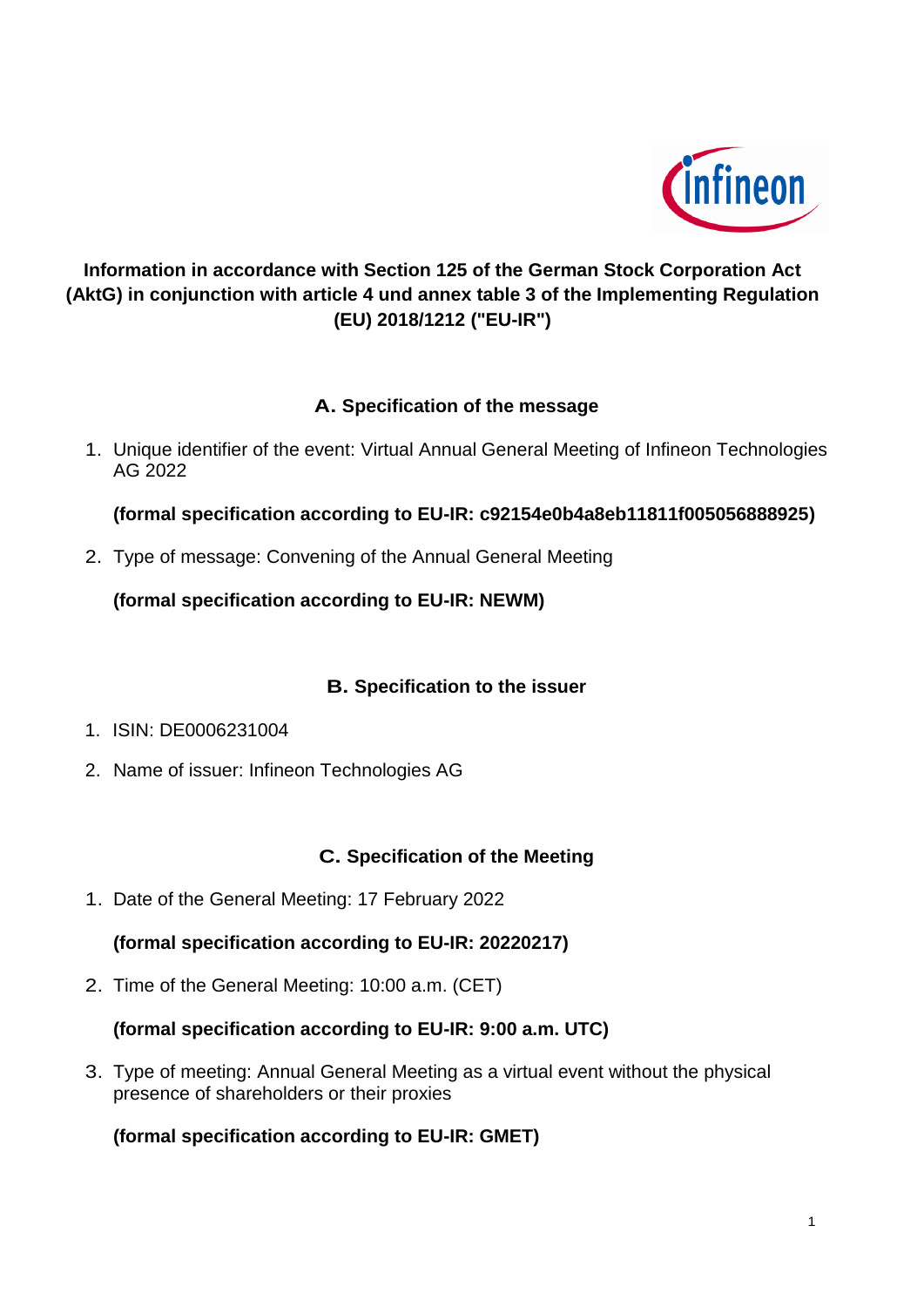4. Location of the meeting:

URL to the company's website for following the Annual General Meeting in audio and video form and for exercising shareholders' rights via the InvestorPortal accessible from there: [www.infineon.com/agm](http://www.infineon.com/agm)

Location of the Annual General Meeting as defined by the German Stock Corporation Act (AktG): Am Campeon 1-15, 85579 Neubiberg, Germany

#### **(formal specification according to EU-IR: [www.infineon.com/agm\)](http://www.infineon.com/agm)**

5. Technical Record Date: 10 February 2022, midnight (CET)

The shareholding entered in the stock register on the day of the Annual General Meeting is the decisive criterion for exercising participation and voting rights – irrespective of the actual number of shares held. Applications for changes to the stock register that are received by the company after the registration deadline during the period from 11 February 2022, 00:00 a.m. (CET), up to and including the day of the Annual General Meeting on 17 February 2022, midnight (CET), will only be processed and taken into account with effect from the day after the Annual General Meeting, i.e. on 17 February 2022. The *technical record date* is therefore 10 February 2022, midnight (CET).

### **(formal specification according to EU-IR: 20220210; 11:00 p.m. UTC)**

6. Website for the General Meeting /URL: [www.infineon.com/agm](http://www.infineon.com/agm)

#### **D. Participation in the general meeting**

1. Method of participation by shareholder

Exercising the right to vote through absentee voting

Exercising the right to vote by granting authority and issuing instructions to the proxies nominated by the Company

Following of the Annual General Meeting via the video and audio broadcast

#### **(formal specification according to EU-IR: EV, PX)**

2. Issuer deadline for the notification of participation

Registration for general meeting until: 10 February 2022, midnight (CET) (time of receipt is decisive)

The exercise of voting rights via absentee voting and the exercise of voting rights by granting authority and issuing instructions to the proxies nominated by the Company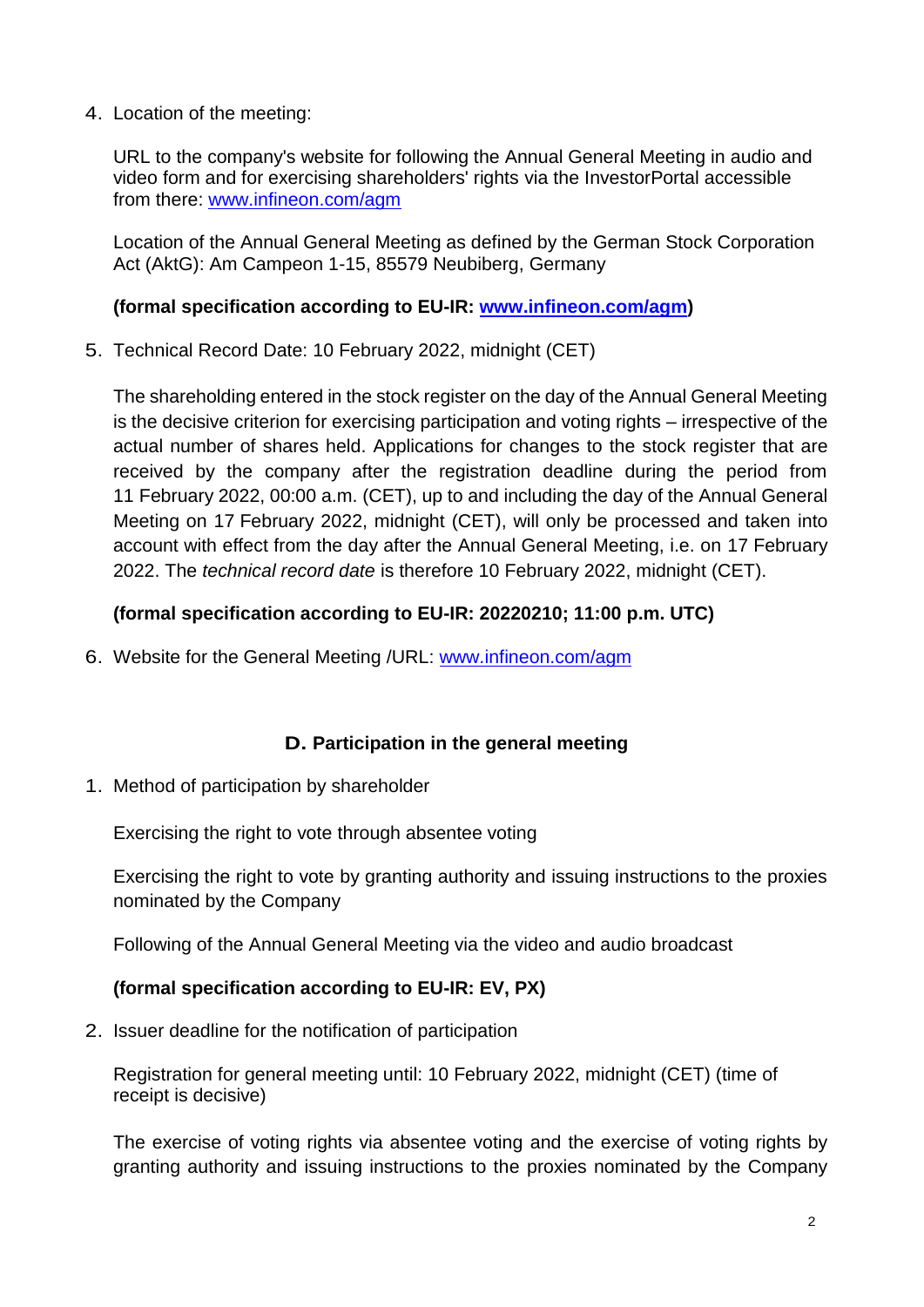require registration in due time. The relevant deadlines for the exercise of the shareholders' rights are shown in D.3.

### **(formal specification according to EU-IR: 20220210; 11:00 p.m. UTC)**

#### 3. **Issuer deadline for voting**

Exercise of voting rights via absentee voting / exercise of voting rights by granting authority and issuing instructions to the proxies nominated by the Company / granting of power of attorney to a third party,

- by postal mail: 16 February 2022, midnight (CET) (time of receipt is decisive), **(formal specification according to EU-IR: 20220216; 11:00 p.m. UTC)**
- by email: 17 February 2022, 10:00 a.m. (CET) (time of receipt is decisive), **(formal specification according to EU-IR: 20220217; 9:00 a.m. UTC)**
- electronically in the InvestorPortal, accessible via [www.infineon.com/agm:](http://www.infineon.com/agm) until the time voting begins in the virtual Annual General Meeting. **(formal specification according to EU-IR: 20220217; until the time voting begins in the virtual Annual General Meeting)**

Following the virtual Annual General Meeting via the video and audio broadcast is possible on 17 February 2022 starting at 10:00 a.m. (CET) until the end of the Annual General Meeting.

#### **(formal specification according to EU-IR: 20220217; 9:00 a.m. UTC)**

## **E. Agenda**

#### **Agenda – Item 1**

- 1. Unique identifier of the agenda item: 1
- 2. Title of the agenda item: Submission of the approved Separate Financial Statements of Infineon Technologies AG and the approved Consolidated Financial Statements, both as of 30 September 2021, the combined Management Report for Infineon Technologies AG and the Infineon Group, and the report of the Supervisory Board for the 2021 fiscal year
- 3. Uniform Resource Locator (URL) of the materials: [www.infineon.com/agm](http://www.infineon.com/agm)
- 4. Vote: /
- 5. Alternative voting options: /

#### **Agenda – Item 2**

1. Unique identifier of the agenda item: 2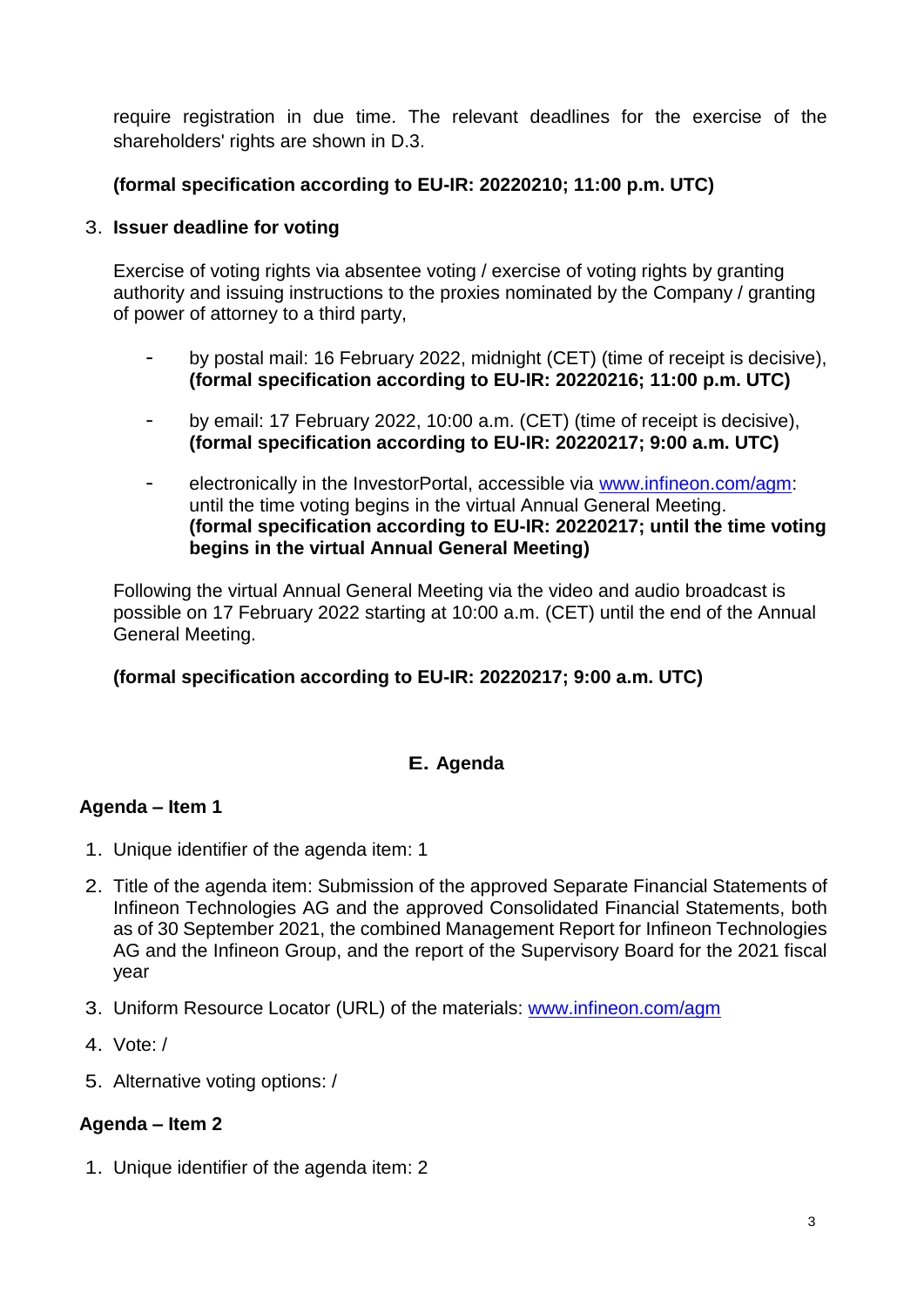- 2. Title of the agenda item: Utilization of unappropriated profit
- 3. Uniform Resource Locator (URL) of the materials: [www.infineon.com/agm](http://www.infineon.com/agm)
- 4. Vote: Binding vote

### **(formal specification according to EU-IR: BV)**

5. Alternative voting options: Vote in favour, Vote against, Abstention

**(formal specification according to EU-IR: VF; VA; AB)**

### **Agenda – Item 3**

- 1. Unique identifier of the agenda item: 3
- 2. Title of the agenda item: Approval of the acts of the members of the Management Board
- 3. Uniform Resource Locator (URL) of the materials: [www.infineon.com/agm](http://www.infineon.com/agm)
- 4. Vote: Binding vote

## **(formal specification according to EU-IR: BV)**

5. Alternative voting options: Vote in favour, Vote against, Abstention

## **(formal specification according to EU-IR: VF; VA; AB)**

### **Agenda – Item 4**

- 1. Unique identifier of the agenda item: 4
- 2. Title of the agenda item: Approval of the acts of the members of the Supervisory Board
- 3. Uniform Resource Locator (URL) of the materials: [www.infineon.com/agm](http://www.infineon.com/agm)
- 4. Vote: Binding vote

## **(formal specification according to EU-IR: BV)**

5. Alternative voting options: Vote in favour, Vote against, Abstention

## **(formal specification according to EU-IR: VF; VA; AB)**

#### **Agenda – Item 5**

- 1. Unique identifier of the agenda item: 5
- 2. Title of the agenda item: Appointment of the Company and Group auditor for the 2022 fiscal year and the auditor for the review of the Half-Year Financial Report as well as for the possible review of other quarterly financial reports for the 2022 fiscal year
- 3. Uniform Resource Locator (URL) of the materials: [www.infineon.com/agm](http://www.infineon.com/agm)
- 4. Vote: Binding vote

## **(formal specification according to EU-IR: BV)**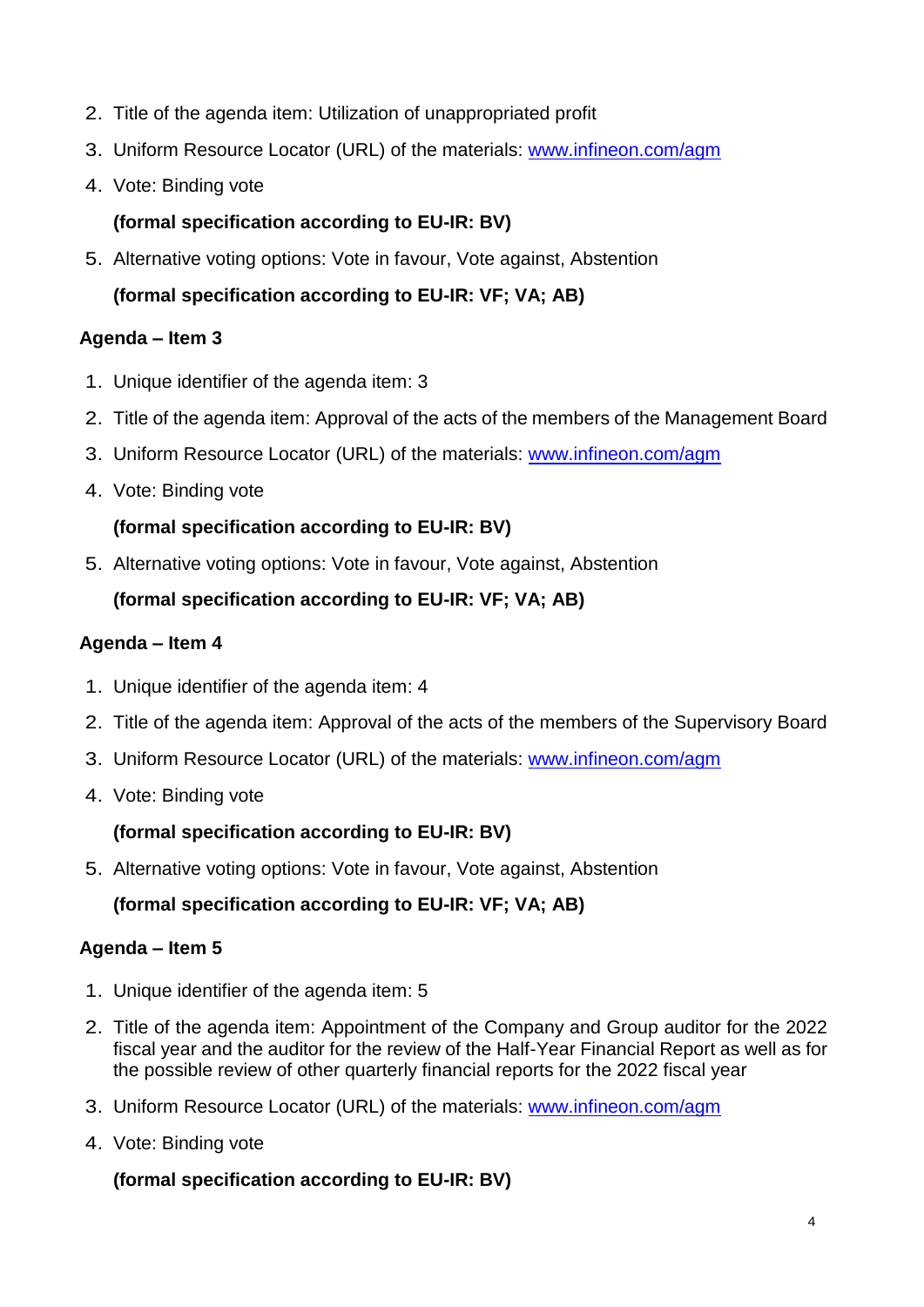5. Alternative voting options: Vote in favour, Vote against, Abstention

# **(formal specification according to EU-IR: VF; VA; AB)**

## **Agenda – Item 6**

- 1. Unique identifier of the agenda item: 6
- 2. Title of the agenda item: Election to the Supervisory Board
- 3. Uniform Resource Locator (URL) of the materials: [www.infineon.com/agm](http://www.infineon.com/agm)
- 4. Vote: Binding vote

## **(formal specification according to EU-IR: BV)**

5. Alternative voting options: Vote in favour, Vote against, Abstention

**(formal specification according to EU-IR: VF; VA; AB)**

### **F. Specification of the deadlines regarding the exercise of other shareholders rights**

### **Shareholder Right – Requests for additions to the agenda pursuant to section 122 (2) of the German Stock Corporation Act (AktG)**

- 1. Object of deadline: Submission of requests for additions to the agenda
- 2. Applicable issuer deadline: 17 January 2022, midnight (CET) (time of receipt is decisive)

## **(formal specification according to EU-IR: 20220117; 11:00 p.m. UTC)**

#### **Shareholder Right – Countermotions in accordance with section 126 (1) of the German Stock Corporation Act (AktG), section 1 (2) sentence 3 of the COVID-19 Measures Act**

- 1. Object of deadline: Submission of countermotions in response to resolutions proposed on the agenda items
- 2. Applicable issuer deadline: 2 February 2022, midnight (CET) (time of receipt is decisive)

## **(formal specification according to EU-IR: 20220202; 11:00 p.m. UTC)**

#### **Shareholder Right – Proposals for election in accordance with section 127 of the German Stock Corporation Act (AktG), section 1 (2) sentence 3 of the COVID-19 Measures Act**

- 1. Object of deadline: Submission of proposals for election in respect of elections of candidates to the Supervisory Board and the appointment of the independent auditors
- 2. Applicable issuer deadline: 2 February 2022, midnight (CET) (time of receipt is decisive)